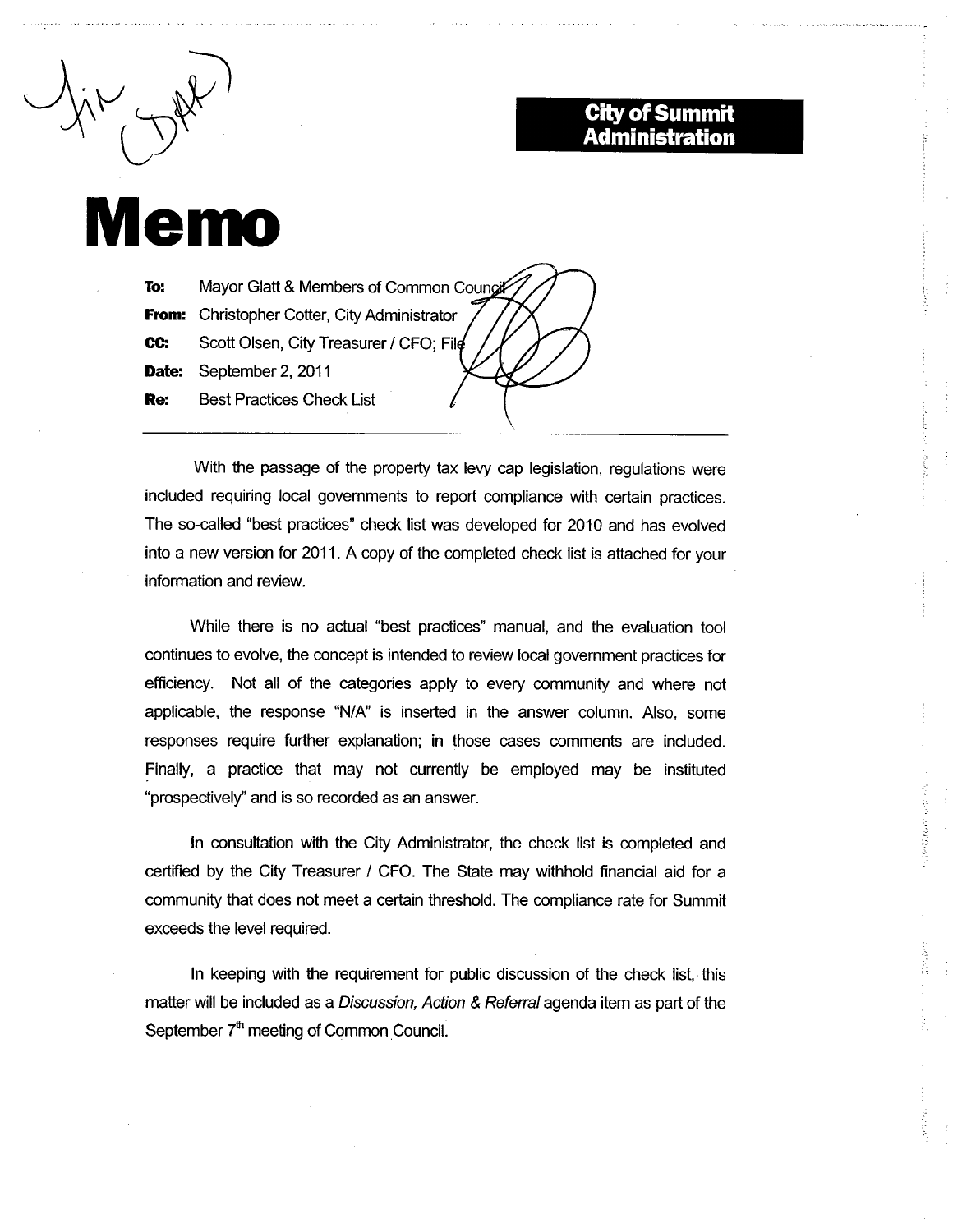. The contract of the contract of the contract of the contract of the contract of the contract of the contract of  $\alpha$ 

 $\mathcal{L}=\mathcal{L}(\mathcal{L}^{\mathcal{L}})$ 

countered in the

 $\sim 100$ 

 $\mathcal{O}(\mathcal{O}(\log n)$ 

 $\gamma = 0.23322227$ 

|                | <b>Summit City (Union)</b>                                                                                                                                                                                                                                                                                                                                                                                                                                                                                                                    |        |                                                                                                                               |
|----------------|-----------------------------------------------------------------------------------------------------------------------------------------------------------------------------------------------------------------------------------------------------------------------------------------------------------------------------------------------------------------------------------------------------------------------------------------------------------------------------------------------------------------------------------------------|--------|-------------------------------------------------------------------------------------------------------------------------------|
| 2018           |                                                                                                                                                                                                                                                                                                                                                                                                                                                                                                                                               |        |                                                                                                                               |
|                | Question                                                                                                                                                                                                                                                                                                                                                                                                                                                                                                                                      | Answer | <b>Comments</b>                                                                                                               |
|                | <b>General Management</b>                                                                                                                                                                                                                                                                                                                                                                                                                                                                                                                     |        |                                                                                                                               |
| $\mathbf{1}$   | Has your municipality adopted a pay-to-play ordinance pursuant to N.J.S.A. 40A:11-51?<br>This law allows the municipality and its agencies to prohibit the award of public<br>contracts to business entities that have made certain campaign contributions exceeding<br>\$300 and to limit the contributions that the holders of a contract can make during the<br>term of a contract to \$300. A model ordinance concerning pay-to-play can be found at:<br>www.nj.gov/dca/lgs/muniaid/pay_to_play_ordinance-contractor.doc                  | Yes    |                                                                                                                               |
| $\overline{2}$ | Did your municipality evaluate and/or enter into at least one new shared service or<br>cooperative agreement in 2010, outside of joining cooperative purchasing system?                                                                                                                                                                                                                                                                                                                                                                       | Yes    | Equipment sharing, Wastewater<br>agreement                                                                                    |
| 3              | Does your municipality maintain an up-to-date municipal website containing, but not<br>limited to: past three years adopted budgets; and the current year proposed budget<br>including the full adopted budget for current year when approved by the governing<br>body; most recent annual financial statements and audits; notification(s) for solicitation<br>of Bids and RFPs; employee contact information; and meeting dates, minutes and<br>agendas for the governing body, planning board, board of adjustment and all<br>commissions? | Yes    | Yes to all except: only meeting<br>dates for planning board, board of<br>adjustment and commissions                           |
| 4              | Does your municipality's legal counsel review procurement specifications and sign off<br>on all major professional service contracts before the documents are signed?                                                                                                                                                                                                                                                                                                                                                                         | Yes    | Attorney reviews contracts but does<br>not "sign off"                                                                         |
| 5              | Does your municipality have an ongoing policy cross referencing the submittal of<br>Certificates of Occupancy from the Construction Official to the Tax Assessor?                                                                                                                                                                                                                                                                                                                                                                             | Yes    |                                                                                                                               |
| 6              | Is your municipality's computer information backed up regularly, pursuant to a written<br>backup policy and is data stored offsite?                                                                                                                                                                                                                                                                                                                                                                                                           | Yes    |                                                                                                                               |
| 7              | Does your municipality require its elected officials to attend basic courses on<br>responsibilities and obligations in local government (i.e. budgeting, policy setting, local<br>government contracting, risk management, and compliance with the Open Public<br>Records Act)?                                                                                                                                                                                                                                                               | Yes    | JIF requires risk management<br>attendance; Officials encouraged to<br>attend Rutgers and League of<br>Municipalities courses |
| 8              | If your municipality assigns employees with vehicles that can be taken home after work<br>hours, is there a written policy in place to prohibit personal use and does that policy<br>ensure that the commuting miles are reflected in employee W-2s?                                                                                                                                                                                                                                                                                          | Yes    | Written policy in place. Commuting<br>miles not reflected in W-2; vehicles<br>for emergency recall only                       |

 $\sim$ 

 $\sim$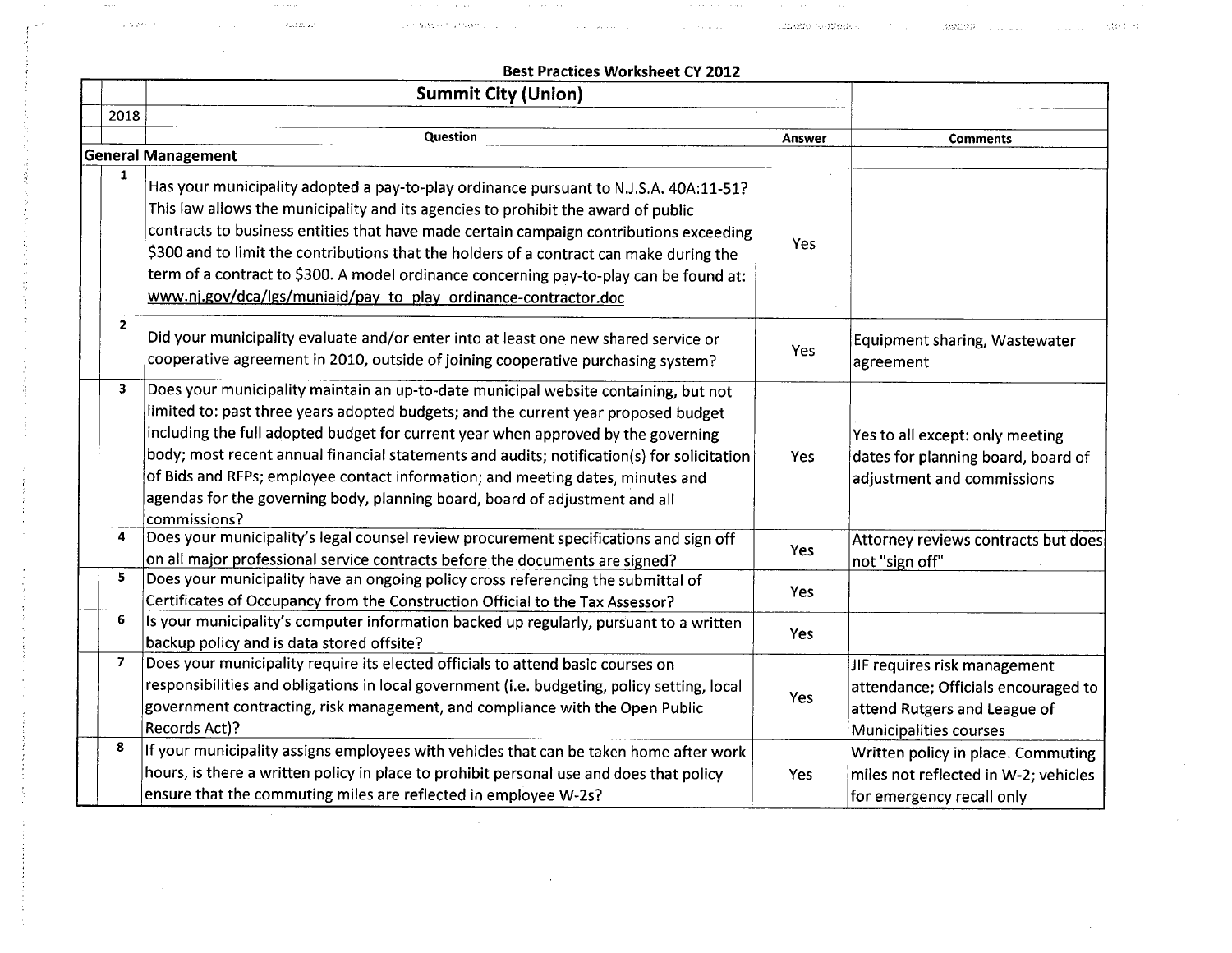$\mathcal{L}_{\mathcal{A}}$  is a sequence of the sequence of the sequence of the sequence of the sequence of the sequence of the sequence of the sequence of the sequence of the sequence of the sequence of the sequence of the sequence

المناطق المساوية المناطق المساوية المناطق المناطق المناطق المساوية المساوية المناطق المساوية المناطق المناطق المساوي

'., .

 $\sim$ 

|                | <b>Summit City (Union)</b>                                                               |            |                                         |
|----------------|------------------------------------------------------------------------------------------|------------|-----------------------------------------|
| 2018           |                                                                                          |            |                                         |
|                | Question                                                                                 | Answer     | <b>Comments</b>                         |
| 9              | Does your municipality sell personal property (fire trucks, road equipment, confiscated  |            |                                         |
|                | items, etc.) through an approved online auction system to broaden the market area for    | Yes        |                                         |
|                | increased revenue?                                                                       |            |                                         |
| 10             | Are ordinances codified on an annual basis and made available electronically and/or in   |            |                                         |
|                | an existing ordinance book for the public?                                               | Yes        |                                         |
| 11             | Has your municipality established an "Absence from Meetings Policy" for elected          |            | Ordinance addresses                     |
|                | officials and appointed board members?                                                   | <b>Yes</b> | commissioners & appointed               |
|                |                                                                                          |            | members, not elected officials          |
|                | <b>Financial Standards</b>                                                               |            |                                         |
| $\mathbf{1}$   | Does your municipality's newly (within the last six months) negotiated public employee   |            | None within the last 6 months but       |
|                | contracts refrain from increasing base salary items by more than an average of two       | Yes        | prior to that several were              |
|                | (2%) percent annually over the aggregate amount expended in the final year of the        |            | negotiated to less than 2% on           |
|                | previous contract?                                                                       |            | average                                 |
| $\overline{2}$ | Is there a system of checks and balances over the purchasing and disbursement            |            |                                         |
|                | functions, including payroll (e.g., the same employee who prepares the checks also       | Yes        |                                         |
|                | reconciles the bank account would not be a proper system of checks and balances)?        |            |                                         |
| 3              |                                                                                          |            |                                         |
|                | Does your municipality have written procedures pertaining to cash receipts and cash      |            | Written procedures for                  |
|                | disbursements including but not limited to: receiving, recording and preparing deposits  | Yes        | disbursements part of purchasing        |
|                | for cash receipts; and processing, reviewing, and approving disbursements?               |            | manual                                  |
| 4              | Does management (department heads) review and approve all payroll disbursements,         |            |                                         |
|                | invoices, and purchase orders before final approval of the governing body by             |            |                                         |
|                | resolution?                                                                              | Yes        |                                         |
| 5              | Are bank statements and related canceled checks and validated deposit slips, reviewed    |            |                                         |
|                | and reconciled monthly to the general ledger balances?                                   | Yes        |                                         |
| 6              |                                                                                          |            |                                         |
|                | Are contracts for services over the pay-to-play threshold of \$17,500 awarded using bids | Yes        | <b>Professional Services agreements</b> |
|                | or a fair and open process?                                                              |            | have been non-fair and open             |
| 7              | Does your municipality maintain all documentation regarding bids including but not       |            |                                         |
|                | limited to: notices to potential bidders that include the plans, specifications, and     |            |                                         |
|                | contracts; documentation that the bids were properly advertised; and bid opening         | Yes        |                                         |
|                | documentation that include the submitted bids, bid tabulation sheet, and indication of   |            |                                         |
|                | which bid was accepted?                                                                  |            |                                         |

 $\mathcal{L}_{\text{max}}$  and  $\mathcal{L}_{\text{max}}$  and  $\mathcal{L}_{\text{max}}$  are the space of the space of  $\mathcal{L}_{\text{max}}$ 

 $\mathcal{L}_{\text{max}}$  and  $\mathcal{L}_{\text{max}}$  and  $\mathcal{L}_{\text{max}}$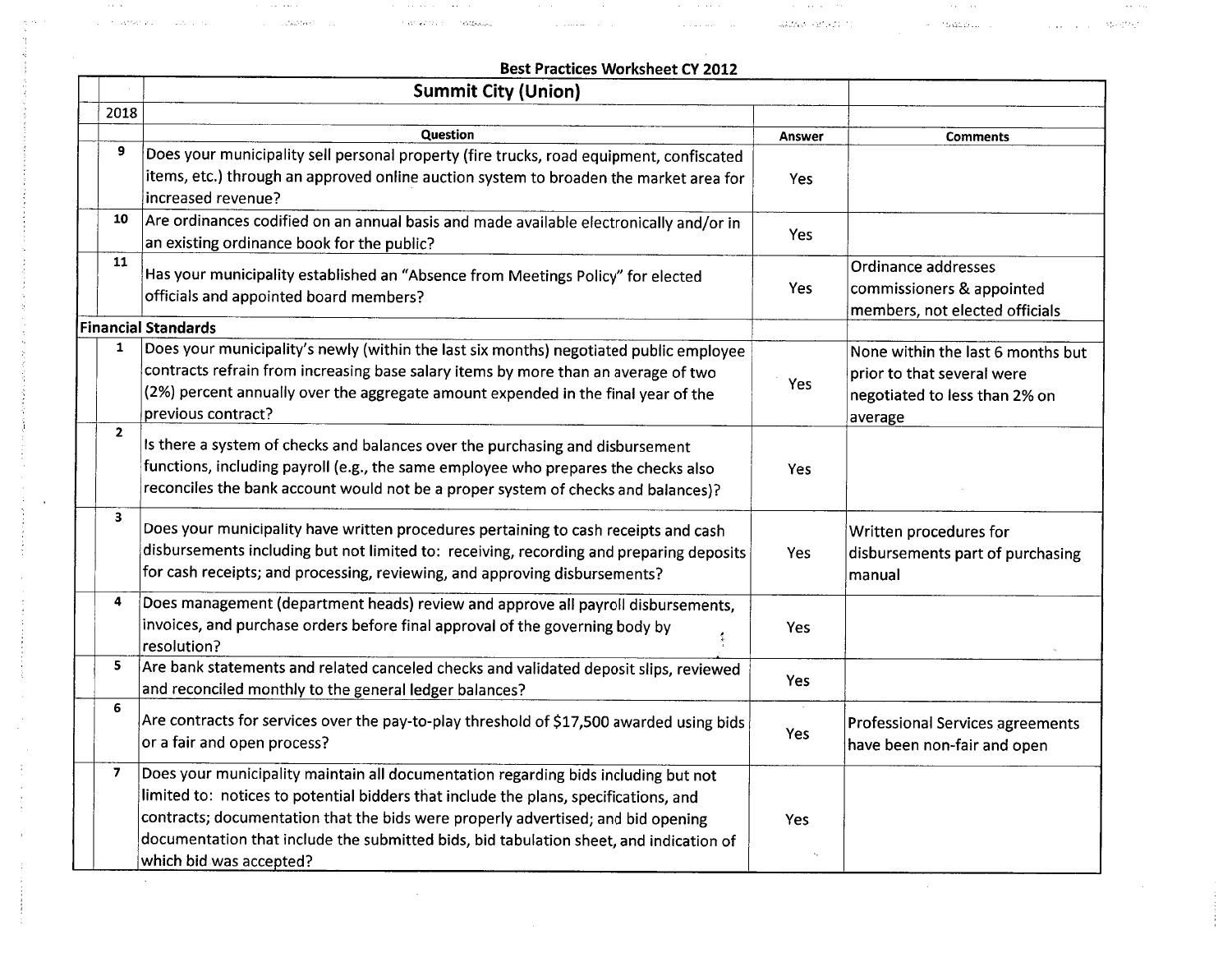## **Best Practices Worksheet CY 2012**

 $\alpha$  -mass means  $\alpha$  , and  $\alpha$  -mass in the set of the set of the set of  $\alpha$  -mass  $\alpha$ 

- Windows - The South of Steam - The Content Line Content of Steam - The Second Content of The Second Line Steam - The Second Steam - The Second Steam - The Second Steam - The Second Steam - The Second Steam - The Second

 $\sim 20\,$  km  $^{-1}$  km  $^{-1}$ 

|      | <b>Summit City (Union)</b>                                                                                                                                                              |        |          |
|------|-----------------------------------------------------------------------------------------------------------------------------------------------------------------------------------------|--------|----------|
| 2018 |                                                                                                                                                                                         |        |          |
|      | Question                                                                                                                                                                                | Answer | Comments |
|      | Does your municipality perform an audit of your utility (telephone, fax, electric meters)  <br>accounts at least once every three years to ensure that inactive accounts are cancelled? | Yes    |          |

 $\tau$  , and  $\tau$ 

 $\Delta\omega$  , and  $\Delta\omega$ 

Liste Dealer

 $\sigma \sim 10^{10}$ 0.45°

 $\mathcal{L}_{\mathcal{A}}$  and  $\mathcal{L}_{\mathcal{A}}$  are the set of the set of the set of  $\mathcal{L}_{\mathcal{A}}$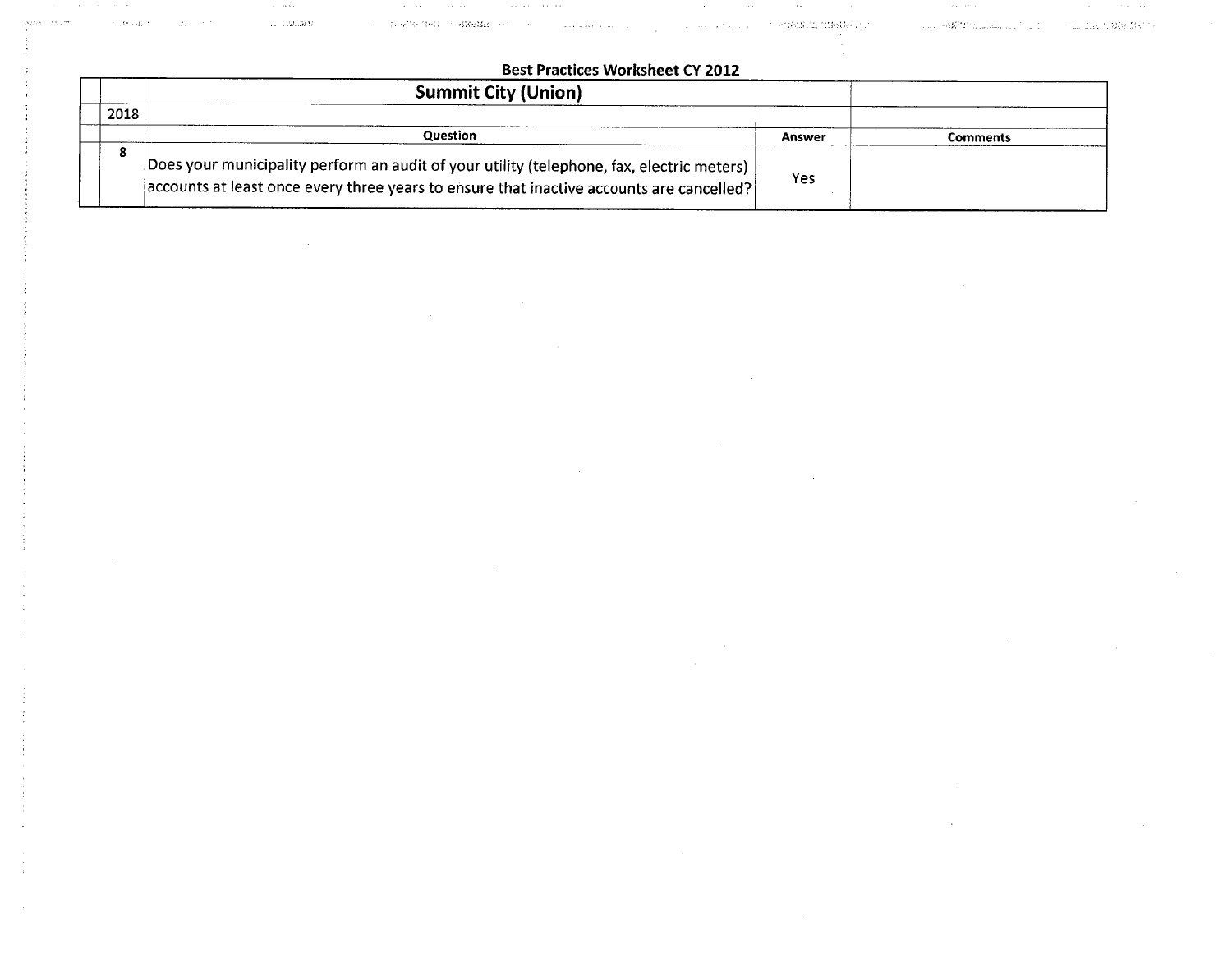, and the contract of the contract of the contract of the contract of the contract of the contract of the contract of the contract of the contract of the contract of the contract of the contract of the contract of the cont

|              | <b>Summit City (Union)</b>                                                                  |             |                                        |
|--------------|---------------------------------------------------------------------------------------------|-------------|----------------------------------------|
| 2018         |                                                                                             |             |                                        |
|              | Question                                                                                    | Answer      | <b>Comments</b>                        |
|              | <b>Budget Preparation &amp; Presentation</b>                                                |             |                                        |
| 1            | Has your governing body reviewed the municipality's annual financial statement with         | Yes         | Governing body reviews with<br>auditor |
|              | particular emphasis on surplus generation and usage, tax collection rates (including the    |             |                                        |
|              | status of tax liens), and delinquent tax collection statements?                             |             |                                        |
| $\mathbf{2}$ | Did your municipality prepare a five (5) year summary showing the amount of surplus         | Prospective | We examine use of Surplus but not      |
|              | anticipated and the percentage of the budget that this represents?                          |             | over 5 year period                     |
| 3            | Does your municipal CFO or auditor evaluate your capital balances annually to review        |             |                                        |
|              | and cancel unspent funds at the closure of capital projects?                                | Yes         |                                        |
| 4            | Do elected officials receive quarterly (or more frequent) reports on the status of all      |             |                                        |
|              | budget revenues and appropriations as they correspond to the annual adopted budget?         | Prospective |                                        |
|              |                                                                                             |             |                                        |
| 5            | Was a budget history and projection showing three years of history prepared in a            |             | Budget "Snapshot" mailed to all        |
|              | "Viewer Friendly" style for public use?                                                     | Yes         | residents; 2 years history makes it    |
|              |                                                                                             |             | "viewer friendly"                      |
|              | <b>Health Insurance</b>                                                                     |             |                                        |
| 1            | If your municipality does not participate in the State Health Benefits Plan (SHBP), a joint |             |                                        |
|              | insurance fund (JIF), or a healthcare insurance fund (HIF), have competitive proposals      | N/A         |                                        |
|              | for insurance been solicited in the last three years?                                       |             |                                        |
| $\mathbf{2}$ | If your municipality is a member of the SHBP, have you transitioned from Chapter 88         |             |                                        |
|              | (lifelong retirement benefits & Medicare Part B payouts) to Chapter 48 (healthcare          |             | Not a Chapter 88 municipality          |
|              | cafeteria and select cost-saving provisions for all current and future employees)?          | N/A         |                                        |
|              | N.J.S.A. 52:14-17.38(b1) to 52:14-17.38 (b2)                                                |             |                                        |
| 3            | Does your municipality perform an annual review of health benefit covered lives in an       |             |                                        |
|              | effort to delete employees, spouses or dependents who should no longer be receiving         | Yes         | As part of SHBP audit                  |
|              | coverage?                                                                                   |             |                                        |
| 4            | Do your municipal firefighters receive annual heart screening in conformance with           |             |                                        |
|              | NFPA Standard 1582, Chapter 7.4-7.7?                                                        | Yes         |                                        |

 $\label{eq:2.1} \frac{1}{\sqrt{2\pi}}\int_{0}^{\infty}\frac{1}{\sqrt{2\pi}}\left(\frac{1}{\sqrt{2\pi}}\right)^{2\alpha} \frac{1}{\sqrt{2\pi}}\left(\frac{1}{\sqrt{2\pi}}\right)^{\alpha} \frac{1}{\sqrt{2\pi}}\left(\frac{1}{\sqrt{2\pi}}\right)^{\alpha} \frac{1}{\sqrt{2\pi}}\left(\frac{1}{\sqrt{2\pi}}\right)^{\alpha} \frac{1}{\sqrt{2\pi}}\left(\frac{1}{\sqrt{2\pi}}\right)^{\alpha} \frac{1}{\sqrt{2\pi}}\left(\frac{1}{\sqrt{2\pi}}\right$ 

 $\sim 10^{11}$ 

 $\sim 100$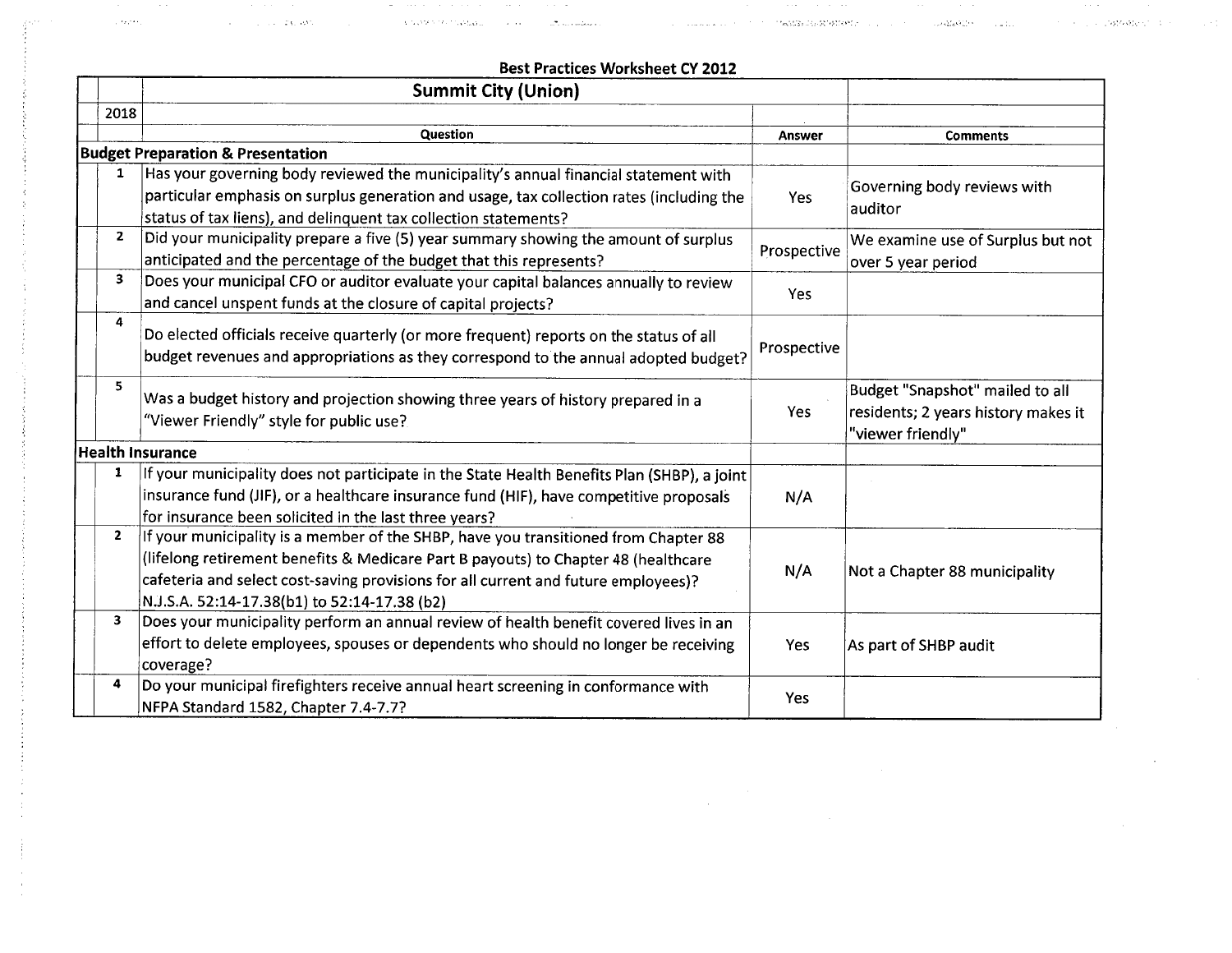|                         | <b>Best Practices Worksheet CY 2012</b>                                                                                                                                                                                                                                                                                                           |            |                                                                                                             |
|-------------------------|---------------------------------------------------------------------------------------------------------------------------------------------------------------------------------------------------------------------------------------------------------------------------------------------------------------------------------------------------|------------|-------------------------------------------------------------------------------------------------------------|
|                         | <b>Summit City (Union)</b>                                                                                                                                                                                                                                                                                                                        |            |                                                                                                             |
| 2018                    |                                                                                                                                                                                                                                                                                                                                                   |            |                                                                                                             |
|                         | Question                                                                                                                                                                                                                                                                                                                                          | Answer     | <b>Comments</b>                                                                                             |
| Personnel               |                                                                                                                                                                                                                                                                                                                                                   |            |                                                                                                             |
| $\mathbf{1}$            | Does your municipality make available to the public free of charge, either through an<br>internet posting or on-site review, documents that show the current salaries of all<br>personnel and additional documents that would allow the public to understand how<br>your municipality's aggregate salaries have changed over a three year period? | Yes        | Would be in the form of resolutions<br>and "Budget Snapshot" (which is<br>mailed annually to all residents) |
| $\mathbf{2}$            | Has your municipality, consistent with N.J.S.A. 34:13A-8.2, filed a copy of all negotiated<br>public employee contracts with the Public Employment Relations Commission, or will<br>your municipality bring itself into compliance by having all contracts emailed to<br>contracts@perc.state.nj.us.                                              | Yes        |                                                                                                             |
| $\overline{\mathbf{3}}$ | Are all applicants and employees hired, promoted and retrained in accordance with<br>established equal employment opportunity (EEO) and non-discrimination policies?                                                                                                                                                                              | Yes        |                                                                                                             |
| 4                       | Does your municipality limit health benefits to full-time (35 or more hours weekly),<br>employees and exclude from coverage all part-time employees, elected or appointed<br>officials?                                                                                                                                                           | Yes        |                                                                                                             |
| 5                       | Are standardized absentee forms completed and filed for all employee absences?                                                                                                                                                                                                                                                                    | Yes        | Attendance forms; not absentee                                                                              |
| 6                       | Are formal records maintained by your Personnel Department (Human Resources<br>office) to account for vacation and sick leave earned and taken by all employees?                                                                                                                                                                                  | Yes.       |                                                                                                             |
| $\overline{\mathbf{z}}$ | Does supervisory staff review and approve employee time and attendance reports<br>before submitting to management?                                                                                                                                                                                                                                | Yes        |                                                                                                             |
| 8                       | Does your municipality limit the carry forward of accrued vacation time to no more<br>than one year's worth of such time (meaning no employee hired after the effective date<br>of the limitation policy can have more than two (2) years of vacation time on the books<br>in any given year)?                                                    | Yes        |                                                                                                             |
| 9                       | Does the municipal governing body approve all payments of<br>accumulated/uncompensated absence benefits?                                                                                                                                                                                                                                          | <b>Yes</b> | Council approves all Leave of<br>Absence requests                                                           |
| 10                      | Does your municipality's personnel manual include policies covering the use of<br>municipal computers, including internet/e-mail use?                                                                                                                                                                                                             | Yes        |                                                                                                             |
| 11                      | Does your municipality have a transitional duty program (light duty) to encourage<br>employees out on workers compensation to return to work?                                                                                                                                                                                                     | No         | Employees required to be "fit for<br>duty"                                                                  |
| 12                      | $ $ Does your municipality provide annual employment practice liability training for elected<br>officials, managers, administrators, department heads and supervisors?                                                                                                                                                                            | Yes        | Provided by JIF                                                                                             |

31

 $\mathcal{A}^{\mathcal{A}}$  $\sim$ 

 $\sim$  $\sim 10^{-1}$ 

.", .. ~. '

ال المستقل التي يتوجه السورية من المستقل المستقل المستقل التي يسمى المناطق المستقل المستقل المستقل المستقل المس<br>المستقل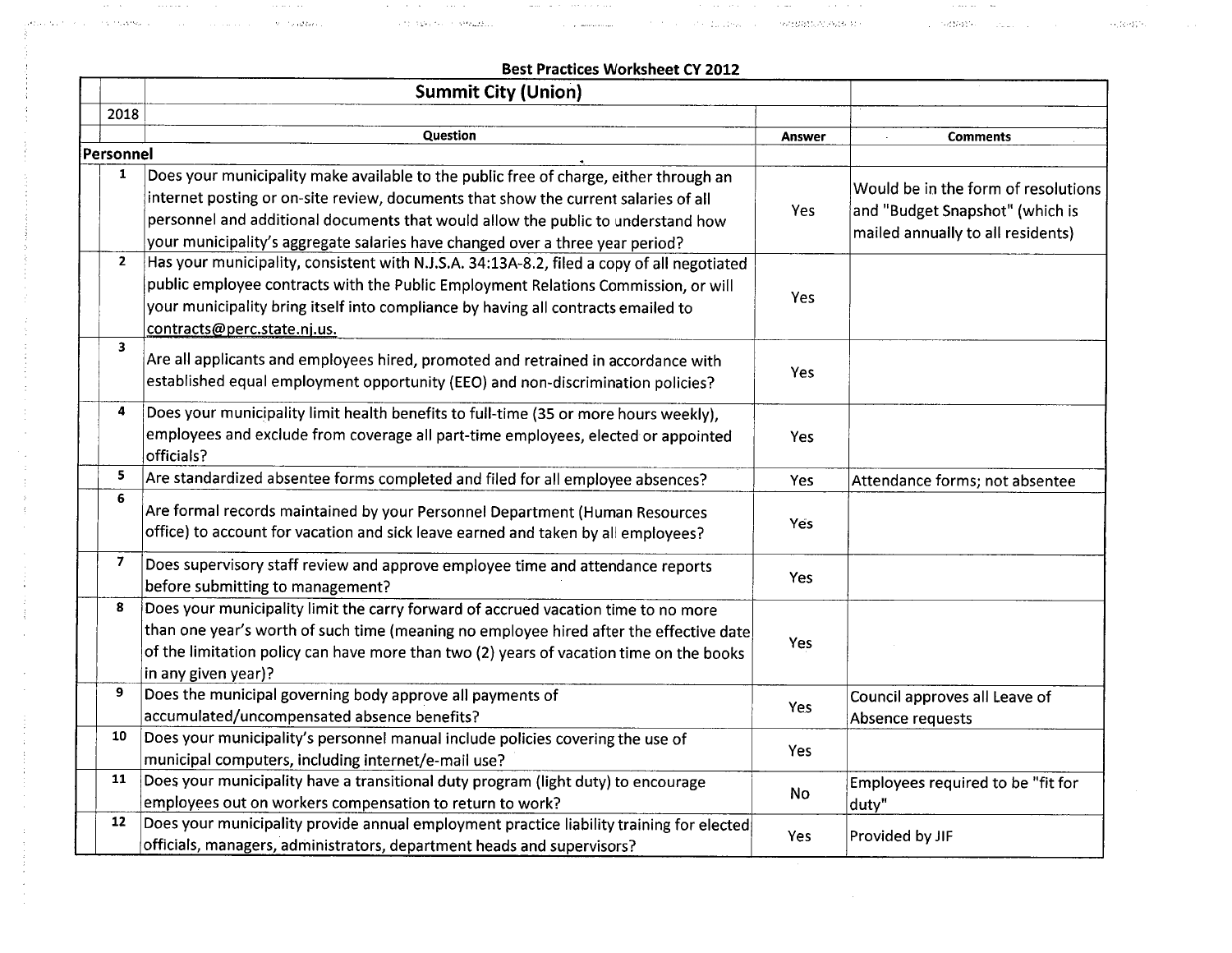|                      | <b>Best Practices Worksheet CY 2012</b>                                                   |            |                 |
|----------------------|-------------------------------------------------------------------------------------------|------------|-----------------|
|                      | <b>Summit City (Union)</b>                                                                |            |                 |
| 2018                 |                                                                                           |            |                 |
|                      | Question                                                                                  | Answer     | <b>Comments</b> |
| <b>Public Safety</b> |                                                                                           |            |                 |
| 1                    | Does your municipality have an emergency management plan that is updated bi-              |            |                 |
|                      | annually and verified yearly through practical exercises and written reports distributed  |            |                 |
|                      | to all affected parties (police, fire, OEM, etc.) as required pursuant to L.1989, c.222,  | Yes        |                 |
|                      | s.20?                                                                                     |            |                 |
| $\mathbf{2}$         | Is your municipality's police department accredited by the Commission on                  |            |                 |
|                      | Accreditation of Law Enforcement Agencies, Inc. (CALEA), or have senior officers had      | <b>Yes</b> |                 |
|                      | advanced training through professional agencies/academies?                                |            |                 |
| 3                    |                                                                                           |            |                 |
|                      | Are all required hazard-use inspections and reports performed in accordance with state    |            |                 |
|                      | standards, needed-relevant information disseminated to emergency response                 | Yes.       |                 |
|                      | organizations and a copy of the report sent to local fire and police agencies?            |            |                 |
| 4                    | Does your municipality have formal written mutual aid agreements for all emergency        |            |                 |
|                      | response organizations?                                                                   | <b>Yes</b> |                 |
| 5                    | Does your municipality have a formal procedure to ensure that all park and recreation     |            |                 |
|                      | facilities are inspected/assessed periodically to determine whether proper                | <b>Yes</b> |                 |
|                      | maintenance is being done to ensure the safety of the using public?                       |            |                 |
| Energy               |                                                                                           |            |                 |
| 1                    | Has your municipality conducted an energy audit within the last three years to evaluate   |            |                 |
|                      | whether the energy consumption (i.e. heating, lighting, ventilation and air conditioning) | Yes        |                 |
|                      | of municipal facilities can be reduced?                                                   |            |                 |
| $\overline{2}$       | If your municipality issues published or posted newsletters to its residents, did such    |            |                 |
|                      | publications promote recycling efforts and solid waste management in compliance with      | Yes        |                 |
|                      | the storm water regulations? N.J.A.C. 7:8 et seq.                                         |            |                 |

 $\sim$  1.1  $\sim$  1.0 and an angle  $\sqrt{s}$  and  $\sim$  1.1  $\sim$ 

 $\{(\partial_\alpha^2 f_\alpha f_\alpha^2)^2\}_{\alpha=1}$  and  $\{f_\alpha^2 f_\alpha^2\}_{\alpha=1}$ 

and the construction of the

.<br>Tale non-talente con a stragatura c

....\...... :..: .:. ";,'.':;'.'

 $\alpha$  and  $\alpha$  ,  $\alpha$ 

 $\alpha\in\mathcal{A}$ 

 $\bar{z}$ 

 $\sim$ 

 $\sim$ 

 $\mathcal{A}$  and  $\mathcal{A}$  and  $\mathcal{A}$  and  $\mathcal{A}$